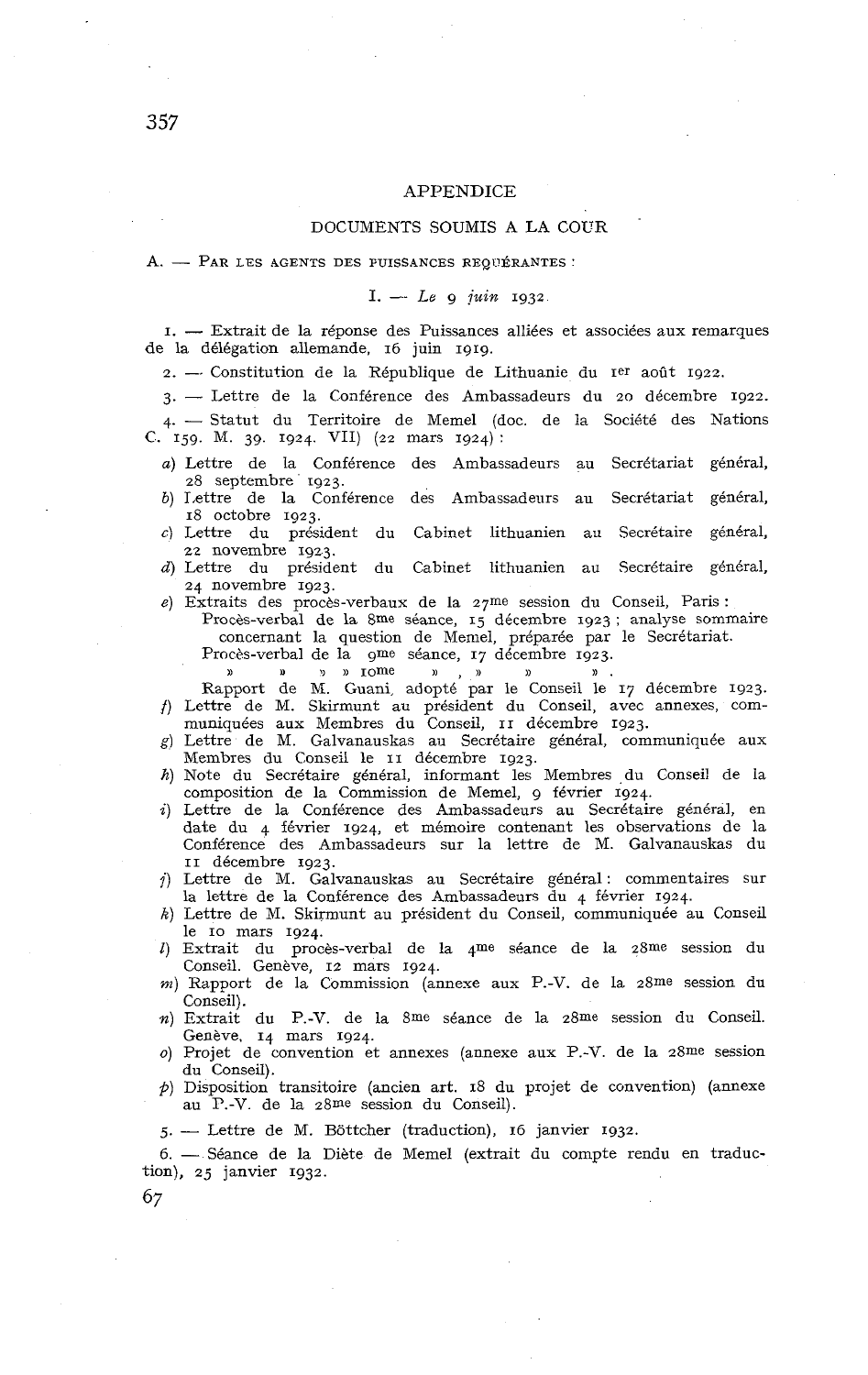## APPENDIX.

# DOCUMENTS SUBMITTED TO THE COURT.

A.-BY THE AGENTS OF THE APPLICANT POWERS:

 $I.$   $On$   $June$   $gth$ ,  $1932$ .

1.-Extract from the reply of the Allied and Associated Powers to the observations of the German delegation, June 16th, 1919.

2.-Constitution of the Lithuanian Republic, August 1st, 1922.

3.-Letter from the Conference of Ambassadors, dated December 20th. 1922.

4.-Statute of the Territory of Memel (League of Nations Doc. C. 159. M. 39. 1924. VII) (March 22nd, 1924):

- *(a)* Letter from the Conference of Ambassadors to the Secretariat-General, September 28th, 1923.
- (b) Letter from the Conference of Ambassadors to the Secretariat-General, October 18th, 1923.
- (c) Letter from the President of the Lithuanian Cabinet to the Secretary-General, November 22nd, 1923.
- (d) Letter from the President of the Lithuanian Cabinet to the Secretary-General, November 24th, 1923.
- *(e)* Extracts from the minutes of the 27th Session of the Council, Paris : Minutes of 8th meeting, December 15th, 1923; brief analysis of the Memel question prepared by the Secretariat. Minutes of the 9th meeting, December 17th, 1923.<br> $\ldots$   $\ldots$  in the  $\ldots$ 
	- Report by M. Guani, adopted by the Council on December 17th, 1923.
- **(1)** Letter from M. Skirmunt to the President of the Council, with annexes, communicated to Members of the Council, December 11th, 1923.
- (g) Letter from M. Galvanauskas to the Secretary-General, communicated to Members of the Council, December 11th, 1923.
- (h) Note by the Secretary-General, informing Members of the Council of the composition of the Memel Commission, February gth, 1924.
- **(i)** Letter from the Conference of Ambassadors to the Secretary-General, dated February 4th. 1924, and a Memorial containing the observations of the Conference of Ambassadors on M. Galvanauskas' letter of Decem $ber$   $I$ ith,  $1923$ .
- (j) Letter from M. Galvanauskas to the Secretary-General: comments on the letter from the Conference of Ambassadors of February 4th, 1924.
- $(k)$  Letter from M. Skirmunt to the President of the Council, communicated to the Council on March roth, 1924.
- (1) Extract from the minutes of the 4th meeting of the 28th Session of the Council. Geneva, March 12th, 1924.
- (m) Report of the Commission (annex to minutes of 28th Session of the
- Council) . **(n)** Extract from the minutes of the 8th meeting of the 28th Session of the Council. Geneva, March 14th, 1924.
- **(O)** Draft convention and annexes (annex to minutes of 28th Scssion of the Council).
- *(p)* Transitory provision (formerly Art. 18 of the draft convention) (annex to minutes of 28th Session of the Council).

5.-Letter from M. Böttcher (translation), January 16th, 1932.

6.-Sitting of the Diet of Memel (extract from the verbatim recordtranslation), January 25th, 1932.

357

9  $\sigma$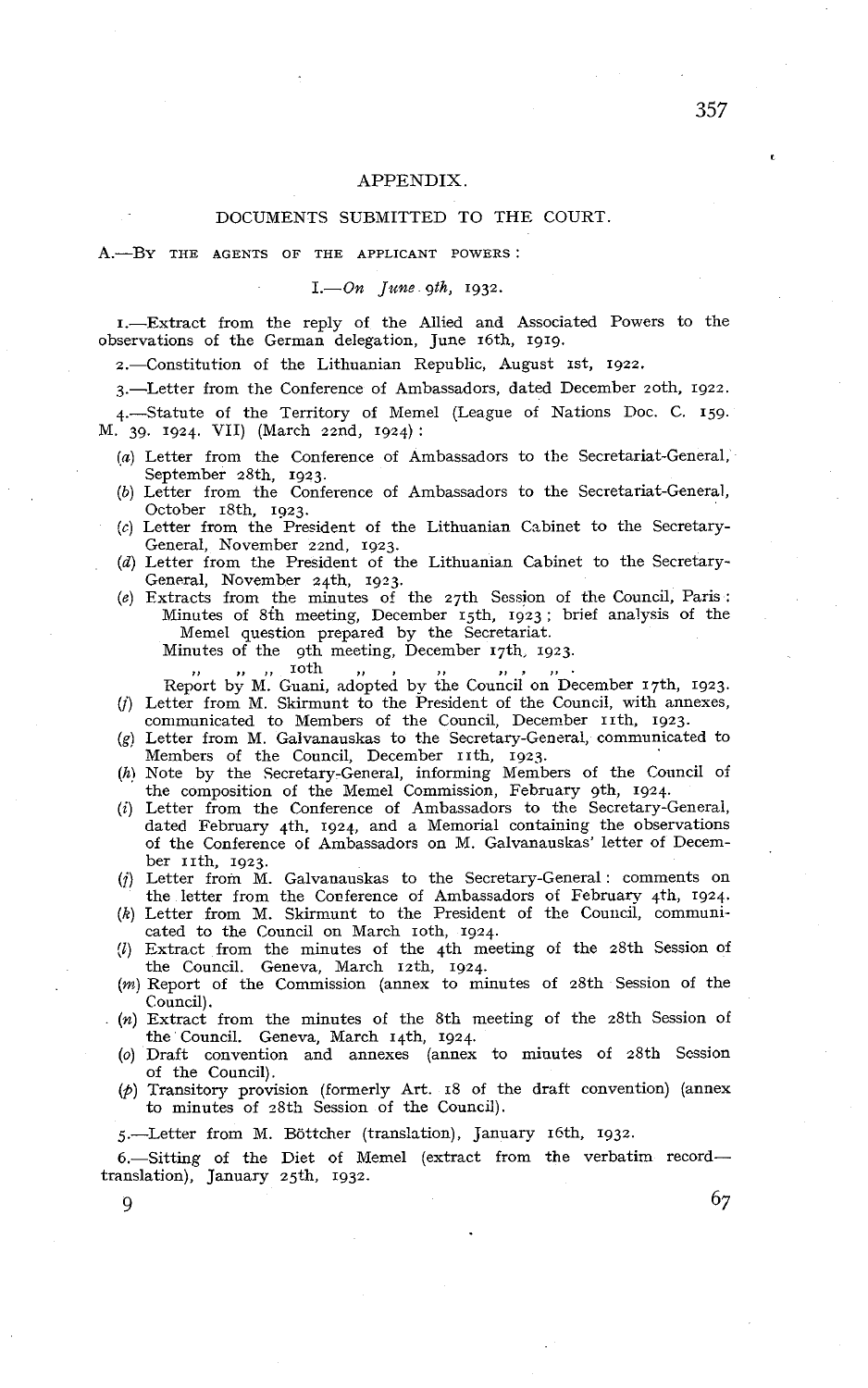# *358* INTERPRÉTATION DU STATUT DU TERRITOIRE DE MEMEL

 $7.$  - Avis du gouverneur, M. Merkys, 6 février 1932.

8. - Documents relatifs à la procédure devant le Conseil de la Société des Nations du 5 au 20 février 1932 (14 piéces) :

Ouverture de crédits (dépenses relatives aux experts). Rapport soumis par le représentant du Guatemala. Genève, 5 février 1932 (doc. C. 175. 1932. X).

Procès-verbal de la gme séance de la 66me session du Conseil (6 iévr. 1932).

Communication du Gouvernement allemand au sujet de Memel. Note du Secrétaire général. Genève, 8 février 1932 (doc. C. 189. 1932, VII).

Communication du Gouvernement allemand. Note du Secrétaire général. Genève, g février 1932 (doc. C. 194. 1932. VII).

Communication du Gouvernement lithuanien. Note du Secrétaire général. Genève, IO février 1932 (doc. C. 203. 1932. VII).

Communication du Gouvernement lithuanien. Note du Secrétaire général. Genève, IO février 1932 (doc. C. 211. 1932. VII).

Communication du représentant de 1'Allemagne au Conseil. Note du Secrétaire général. Genève, II février 1932 (doc. C. 212. 1932. VII).

Communication du Gouvernement allemand. Note du Secrétaire général. Genève, 11 février 1932 (doc. C. 213. 1932. VII).

Échange de télégrammes entre le ministre des Affaires étrangères de Lithuanie et le Secrétaire général (II févr. 1932 ; doc. C. 215. 1932. VII).

Ailégations concernant des infractions à la Convention de Memel : Lettre du chancelier du Reich allemand. Communication du Gouvernement lithuanien. Note du Secrétaire général. Genève, 13 février 1932 (doc. C. 224. 1932. VII).

Procès-verbal de la IIme séance de !a 66me session du Conseil. Genève, 13 février 1932.

Allégations concernant des infractions à la Convention de Memel : Lettre du chancelier du Reich allemand. Note du Secrétaire général. Genève, 15 février 1932 (doc. C. 231. 1932. VII).

Rapport du représentant de la Norvège. Genève, 18 février 1932 (doc. C. 249. 1932. VII).

Procès-verbal de la 13me séance de la 66me session du Conseil. Genève, 20 février 1932.<br>9. — Lettre de M. Böttcher, 23 février 1932. 20 février 1932.

9. -- Lettre de M. Böttcher, 23 février 1932.<br>10. -- Protocole de signature de la Convention du 8 mai 1924 et quatre lettres de M. Galvanauskas en date du 17 mai 1924 relatives à cette signature.

## II. - Le 14 *juin* 1932.

II. - Note verbale présentée par le chargé d'affaires de S. M. britannique à Kaunas au ministre des Affaires étrangères de Lithuanie le 19 mars 1932. Des notes identiques furent présentées au Gouvernement lithuanien par les ministres de France et d'Italie.

12. - Aide-mémoire présenté le 19 mars 1932 par le ministre des Affaires étrangères de Lithuanie au chargé d'affaires de S. M. britannique à Kaunas.

# $III. - Le II$  *juillet*  $1932.$

13. - Dépêche du ministre de France à Kaunas au ministre des Affaires étrangères à Paris, 26 février 1932.

14. - Traduction d'un u Avis officiel du gouverneur du Territoire de Memel **D,** 27 février 1932.

15. - Traduction d'une lettre de MM. Gubba et Kraus à M. Simaïtis, Ier mars 1932.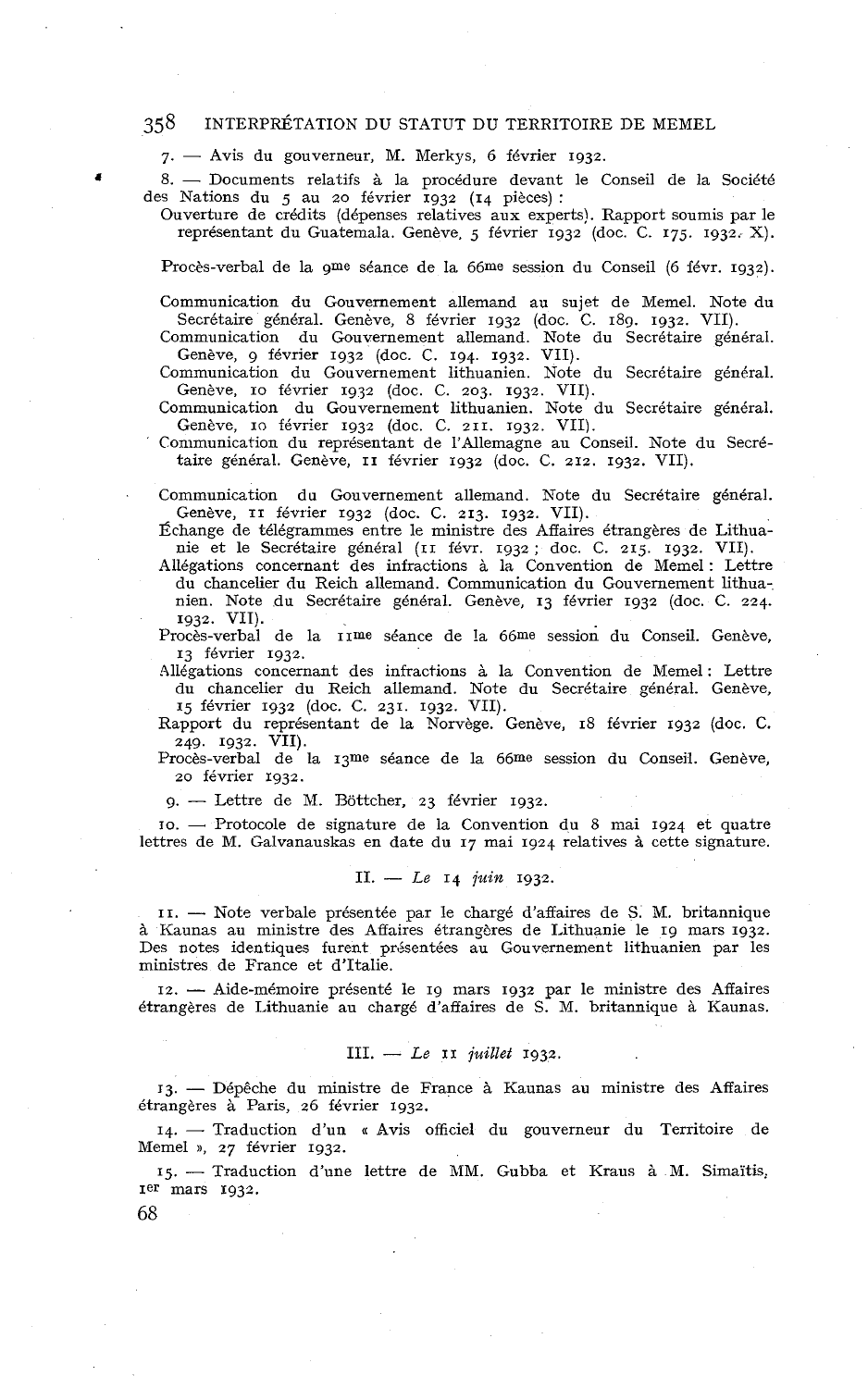#### INTERPRETATION OF THE STATUTE OF MEMEL TERRITORY 358

7.-Notification by the Governor, M. Merkys, February 6th, 1932.

8.-Documents relating to the procedure before the Council of the League of Nations, February 5th-zoth, 1932 (14 documents):

Opening of credits (expenses in connection with the experts). Report submitted by the representative of Guatemala. Geneva, February jth, 1932 (Doc. C. 175, 1932. X).

Minutes of the 9th meeting of the 66th Session of the Council (Feb. 6th,

1932). Communication from the German Government concerning Memel. Note by the Secretary-General. Geneva, February 8th, 1932 (Doc. C. 189. 1932. VII).

Communication from the German Government. Note by the Secretary-General. Geneva, February 9th. 1932 (Doc. C. 194. 1932. VII).

Communication from the Lithuanian Government. Note by the Secretary-General. Geneva, February 10th, 1932 (Doc. C. 203. 1932. VII).

Communication from the Lithuanian Government. Note by the Secretary-General. Geneva, February 1oth, 1932 (Doc. C. 211. 1932. VII).

Communication from the German representative on the Council. Note by the Secretary-General. Geneva, February th, 1932 (Doc. C. 212. 1932. VII).

Communication from the German Government. Note by the Secretary-General. Geneva, February 11th, 1932 (Doc. C. 213. 1932. VII).

Exchange of telegrams between the Lithuanian Minister for Foreign Affairs Exchange of telegranis between the Extritational Minister for Poteign Analis and the Secretary-General (Feb. 11th, 1932; Doc. C. 215. 1932. VII).<br>Statements concerning infractions of the Convention of Memel: Letter

from the Chancellor of the German Reich. Communication from the Lithuanian Government. Note by the Secretary-General. Geneva, February 13th, 1932 (Doc. C. 224. 1932. VII).

Minutes of the 11th meeting of the 66th Session of the Council. Geneva, February 13th, 1932:

Statements concerning infractions of the Convention of Memel : Letter from the Chancellor of the German Reich. Note by the Secretary-Genetal. Geneva, February rjth, 1932 (Doc. C. 231. 1932. VII).

Report **by** the Nonvegian representative. Geneva, February 18th. 1932 (Doc. C. 249. 1932. VII).

Minutes of the 13th meeting of the 66th Session of the Council. Geneva, February zoth, 1932.

9.--Letter from M. Böttcher, February 23rd, 1932.

IO.-Protocol of signature of the Convention of May 8th, 1924, and four letters from M. Galvanauskas dated May 17th, 1924, in regard to this signature.

# $II. - On$  June 14th, 1932.

II.-Verbal note presented on March 19th, 1932, by His Britannic Majesty's Chargé d'affaires at Kovno to the Lithuanian Minister for Foreign Affairs. Identical notes were presented to the Lithuanian Government by the French and Italian Ministers.

12.-Aide-mémoire presented on March 19th, 1932, by the Lithuanian Minister for Foreign AEairs to His Rritannic Majesty's Chargé d'affaires at Kovno.

# $III. - On$  *July IIth*, 1932.

13 -Telegram from the French Minister at Kovno to the hfinister for Foreign Affairs at Paris, February 26th, 1932.

14.-Translation of an "Official Opinion by the Governor of the Memel Territory", February z7th, 1932.

15.-Translation of a letter from MM. Gubba and Kraus to M. Simaitis, March 1st, 1932.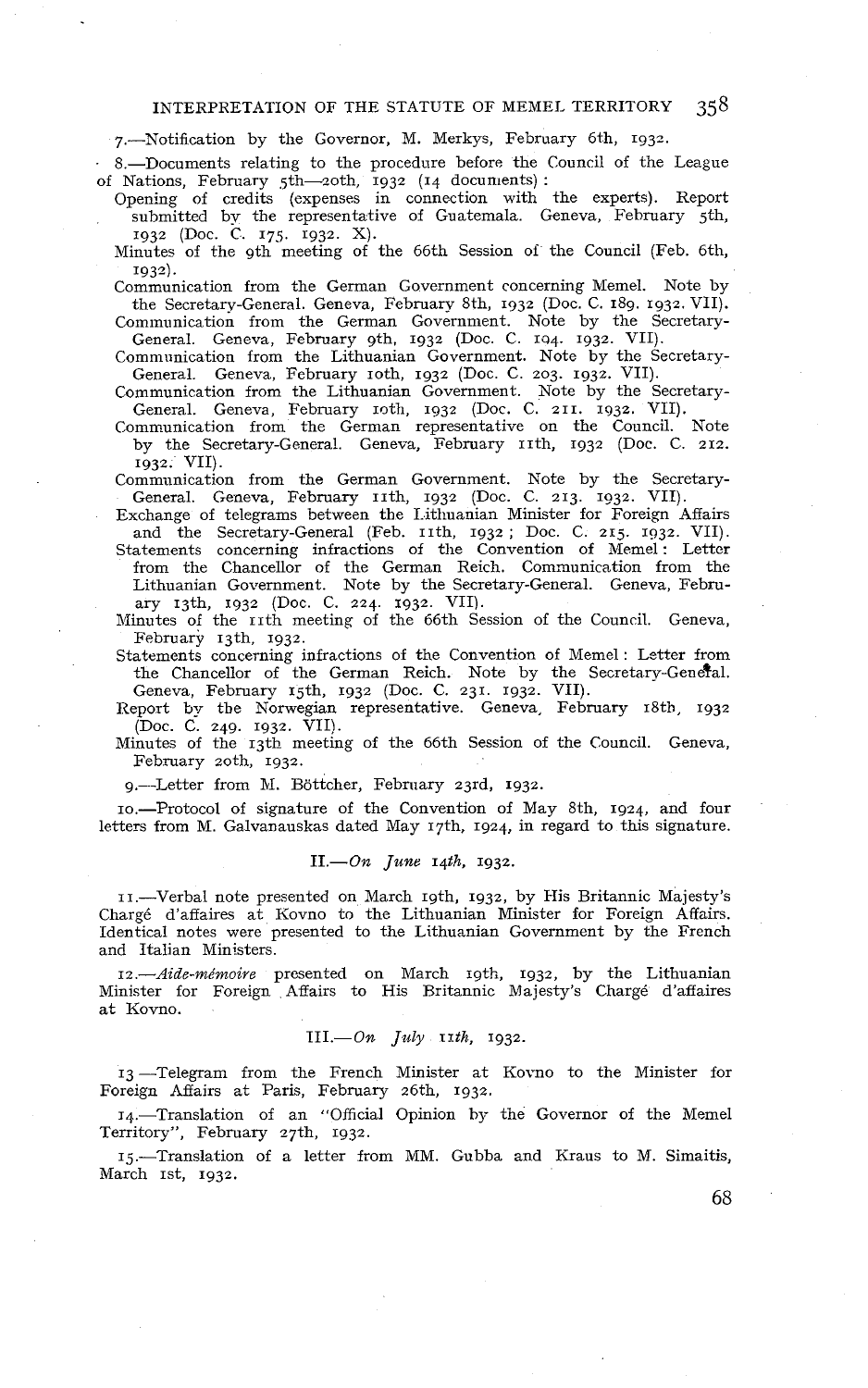**16.** - Traduction d'une lettre de MM. Giibba et Kraus au président du Directoire, **2** mars **1932.** 

17. - Traduction d'une lettre de M. Simaïtis à M. Gubba, chef du groupe du parti agraire, **II** mars **1932.**  17. — Traduction d'une lettre de M. Simaïtis à M. Gubba, chef du groupe<br>parti agraire, 11 mars 1932.<br>18. — Traduction d'une lettre de M. Gubba à M. Simaïtis, 11 mars 1932.

**19.** - Traduction d'une lettre de M. Kraus à M. Simaïtis, **II** mars **1932.**  *19.* -- Traduction d'une lettre de M. Kraus à M. Simaïtis, 11 mars 1932.<br>20. -- Traduction d'une lettre de MM. Kraus et Gubba au gouverneur

de Memel, **12** mars **1932.** 

**21.** - Traduction du compte rendu de la séance de la Diète du **22** mars **1932.** 

**22.** - Chiffres montrant les résultats des élections qui eurent lieu à Memel le 4 mai **1932.** 

## B. - PAR L'AGENT DU GOUVERNEMENT LITHUANIEN :

1. -- *En annexe au premier Contre-Mémoire (30 mai* **1932).** 

**1.** - Convention signée à Paris le **8** mai **1924.** entre la France, la Grande-Bretagne, l'Italie, le Japon et la Lithuanie, relative au Territoire de Memd. **2.** - Constitution de l'État lithuanien (Constitution de **1928).** 

**3.** -- Procès-verbal de la **IIme** séance .(publique) du Conseil de la Société 4. - Extraits des livres de comptabilité de la Trésorerie du Territoirel. des Nations, tenue le samedi **13** février **1932,** à **16** heures.

4. — Extraits des livres de comptabilité de la Trésorerie du Territoire<sup>1</sup>.<br>5. — Copie du certificat délivré par le consul général d'Allemagne à Memel, M. Toepke, à M. Baltromejus.

6. - Copie du formulaire des laissez-passer délivrés habituellement par les représentants diplomatiques et consulaires de l'Allemagne.

**7.** - Lettre du gouverneur du Territoire de Memel, M. Merkys, adressée 7. -- Lettre du gouverneur du Territoire de Memel, M. Merkys, adressée<br>
au président de la Chambre des Représentants, en date du 25 janvier 1932.<br>
8. -- Déclaration de M. Böttcher, faite à la Chambre des Représentants<br>
<sup>8.</sup>

du Territoire, dans sa séance du **25** janvier **1932.**  8. — Déclaration de M. Böttcher, faite à la Chambre des Représentants<br>1 Territoire, dans sa séance du 25 janvier 1932.<br>9. — Déclaration de M. Podszus, faite à la Chambre des Représentants

du Territoire, dans sa séance du **25** janvier **1932.** 

# $II. - Le$   $I_6$  *juin*  $I_{932}$ .

*IO.* - *Journal oficiel de ln Société des .Nations,* VIIme année, no IO, octobre **1926,** contenant le procès-verbal de la séance du Conseil de la Société des Nations tenue à Genève le 3 septembre 1926 et le rapport du Comité des juristes du Conseil de la Société des Nations du **16** septembre **1926.** 

**II.** - Copie certifiée conforme des notes identiques remises par les représentants des Puissances signataires avec la Lithuanie de la Convention de sentants des Puissances signataires avec la Lithuanie de la Convention de Paris, à la date du 19 mars 1932, au ministre des Affaires étrangères de Lithuanie (voir ci-dessus, A, n° 11).<br>
III. — Le 8 juillet 1932.<br>
12. — Tra Lithuanie (voir ci-dessus, A, n° II).

# III. - *L.e* 8 *juillet* **1932.**

**12.** - Traduction de la lettre écrite par M. Bottcher, après sa révocation, à son fils, le **6** février **1932.** 

**<sup>1</sup>**Traduction déposée le **II** juillet **1932** (voir ci-après, **no 24).**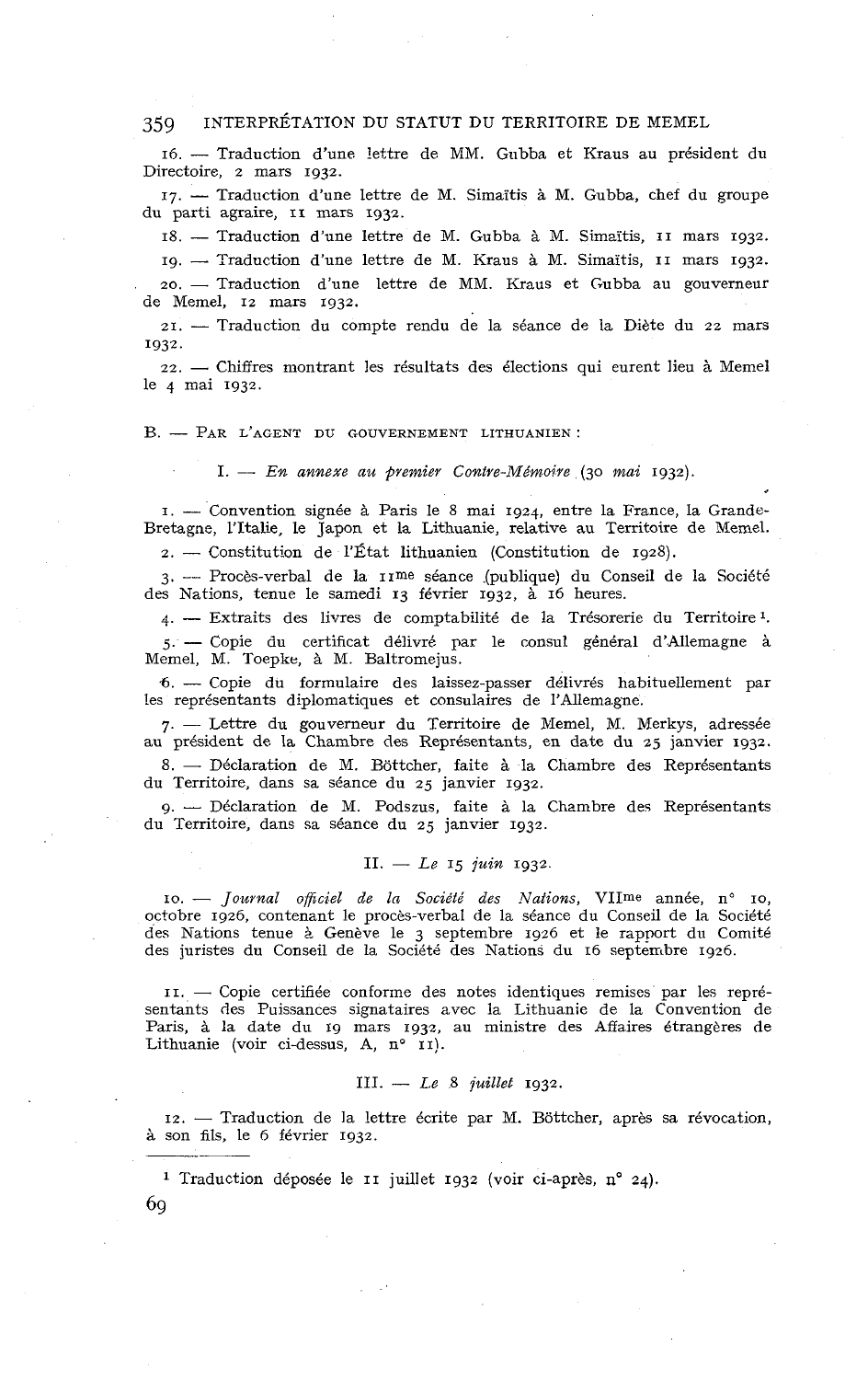# INTERPRETATION OF THE STATUTE OF MEMEL TERRITORY 359

16.-Transiation of a letter from MM. Gubba and Kraus to the President of the Directorate, March 2nd, 1932.

17.-Translation of a letter from M. Simaitis to M. Gubba, leader of the Farmers' Party group, March 11th, 1932.

18.-Translation of a letter from M. Gubba to M. Simaitis, March 11th, 1932.

19.-Translation of a letter from M. Kraus to M. Simaitis, March 11th, 1932.

2o.Translation of a letter from MM. Kraus and Gubba to the Governor of Memel, March 12th, 1932.

21.-Translation of the verbatim report of the meeting of the Diet of March 22nd, 1932.

22.-.Figures showing the results of the elections which took place at Memel on May 4th, 1932.

#### B.-BY THE AGENT OF THE LITHUANIAN GOVERNMENT:

 $1. - As$  annexes to the first Counter-Memorial (May 30th, 1932).

1.--Convention signed at Paris on May 8th, 1924, between France, Great Britain. Italy, Japan and Lithuania, concerning the Memel Territory.

2.-The Constitution of the Lithuanian State (Constitution of 1928).

3.-Minutes of the 11th meeting (public) of the Council of the League of Nations, held on Saturday, February 13th, 1932, at 4 p.m.

4.-Extracts from the Treasury Accounts of the Territory<sup>1</sup>.

5.-Copy of a certificate given by M. Toepke, the German Consul-General at Memel, to M. Baltromejus.

6.-Copy of the usual travelling permit issued by German diplomatic representatives and consuls.

7.-Lctter from the Governor of Memel, M. Merkys, to the President of the Chamber of Representatives, dated January 25th, 1932.

8.-Statement made by M. Bottcher at the meeting of the Chamber of Representatives on January 25th, 1932.

9.-Statement made by M. Podszns at the meeting of the Chamber of Representatives on January 25th, 1932.

# $II. -On$  June 15th, 1932.

IO.-Oficial Journal of fhe League of Nations, VIIth year, h'o. IO, October 1926, containing the minutes of the meeting of the Council of the League of Nations held at Geneva on September 3rd, 1926, and the Report of the Committee of Jurists to the Council of the League of Nations of September 16th. 1926.

II.-A certified true copy of identical notes forwarded to the Lithuanian Minister for Foreign Affairs by the representatives of the Powers which, together with Lithuania, signed the Convention of Paris of March 19th, 1932 (see above, **A,** No. II).

# $III. - On$  *July 8th*, 1932.

12.--Translation of the letter written by M. Bottcher to his son on February 6th, 1932, after his dismissal.

**1** Translation filed on July 11th. 1932 (see below, No. 24).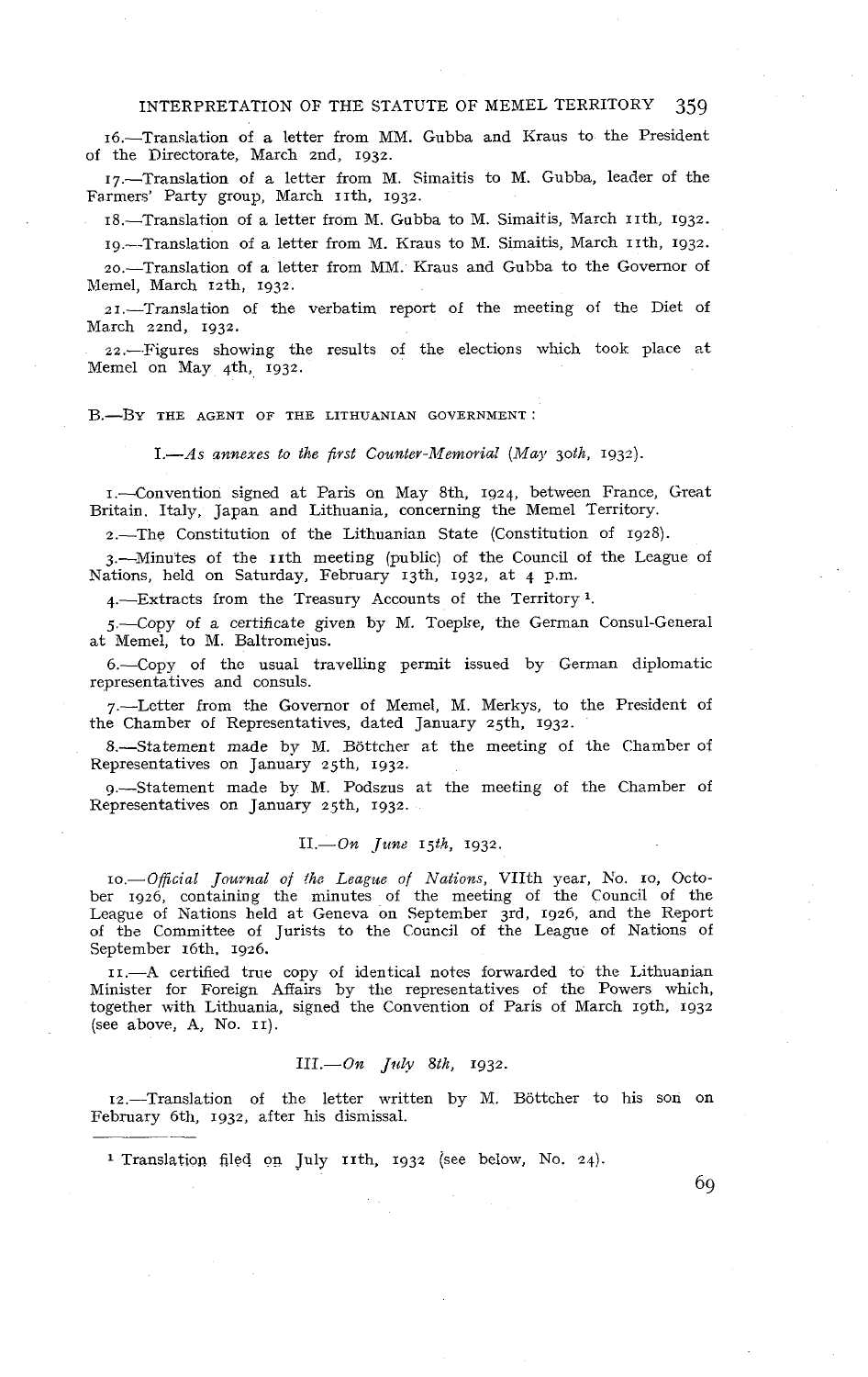360 INTERPRÉTATION DU STATUT DU TERRITOIRE DE MEMEL<br>
13. — Lettre du 10 février 1932 des partis majoritaires au gouverneur du Territoire. 13. — Lettre du 10 février 1932 des partis majoritaires au gouverneur<br>- Territoire.<br>14. — Procès-verbal de la séance du Reichstag allemand. Séance 59. — .<br>udi 45 février 1933 — Extrait

du Territoire.<br>14. — Procès-verbal de la séan<br>Jeudi 25 février 1932. — Extrait. **15.** -- Lettre du **Ier** mars **1932** des partis majoritaires au président du

Directoire.

**16.** - *Pro-msmovia* adressé le *7* mars **1932** par le Gonvernement lithuanien aux Piiissances signataires avec la Lithuanie de la Convention de Paris du 8 mai **1924.** 

**17.** - Lettre du **12** mars **1932** des partis majoritaires au gauverneur du Territoire.

**18.** - Lettre du **17** mars **1932** du président du Directoire de Memel au gouverneur du Territoire de Memel.

**19.** - Extrait de la déclaration du président du Directoire, M. Simaïtis, lue à la Chambre des Représentants du Territoire de Memel le 22 mars **1932.** 

## **IV.** - **Le II** *fwillet* **1932.**

20. - Lettre du **6** février **1932** adressée par le gouverneur du Territoire de Memel à M. Žygaudas, membre du Directoire.

**21.** - Réponse de M. Zygaudas à la lettre précitée.

**22.** - Lettre adressée le **II** mars **1932** par le Directoire du Territoire de Memel à M. J. Gubba, président du parti agraire.

**23.** - Lettre du **23** fkvrier **1932** adressbe au gouverneur du Territoire de 23. — Lettre du 23 février 1932 adressée au gouverneur du Territoire de<br>Memel par les présidents du parti populaire et du parti agraire.<br>24. — Traduction des extraits des livres de comptabilité de la Trésorerie

du Territoire de Memel (voir ci-dessus, B, I, n° 4).

#### $C. - LA$  COUR A EU EN OUTRE SOUS LES YEUX :

**I.** -- Documents diplomatiques du ministère des Affaires étrangères de la République de Lithuanie. Question de Memel. **2** volumes. Kaunas, **1923** et **1924.** 

**2.** - Résolutions du Conseil des :

**22** octobre **1920.** 

**<sup>25</sup>**)) » . **27** juin **1921.** 

**5** ~eptembre **1923.** 

**20** » **1926.** 

3. - Résolutions de l'Assemblée des:

**21** septembre **1922.** 

**26** » **1923.** 

4. - Déclaration lithuanienne de minorités du **12** mai **1922.**